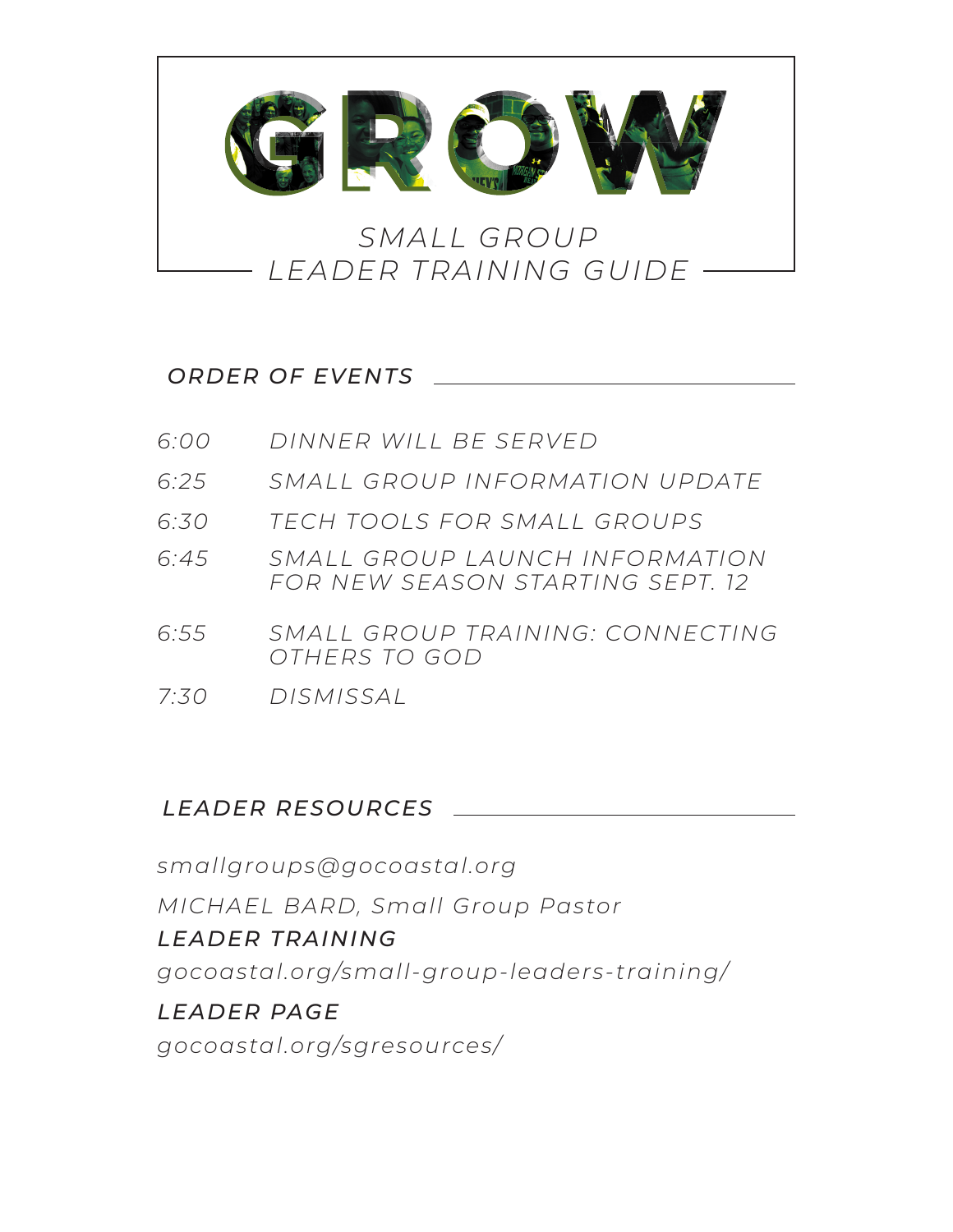## SMALL GROUP AND S P I R I T U A L F O R M A T I O N RHYTHMS

### **Small Group Seasons:**

-Spring: First full week of February - Palm Sunday -Fall: Second week of September - Thanksgiving

### **Spiritual Formation Classes:**

Spiritual Formation (these classes will also operate as a connection for people looking to be in a small group).

-January -May -June -July through the beginning of August

### **Small Group Book Studies:**

- Small groups can do book studies during the summer, but must make us aware of the study so our staff can review them.

- We do this to maintain theological alignment.

 - We also want to make sure the group remains focused on the book.

 - Book Studies should also open up the opportunity for new people looking for small groups to attend.

The gift on your table is to be used by you and an apprentice as part of our desire to help you prepare your co-leaders to face key questions in your small group. If you would like more copies of this resource for small group leader development, let us know and we will be glad to resource you.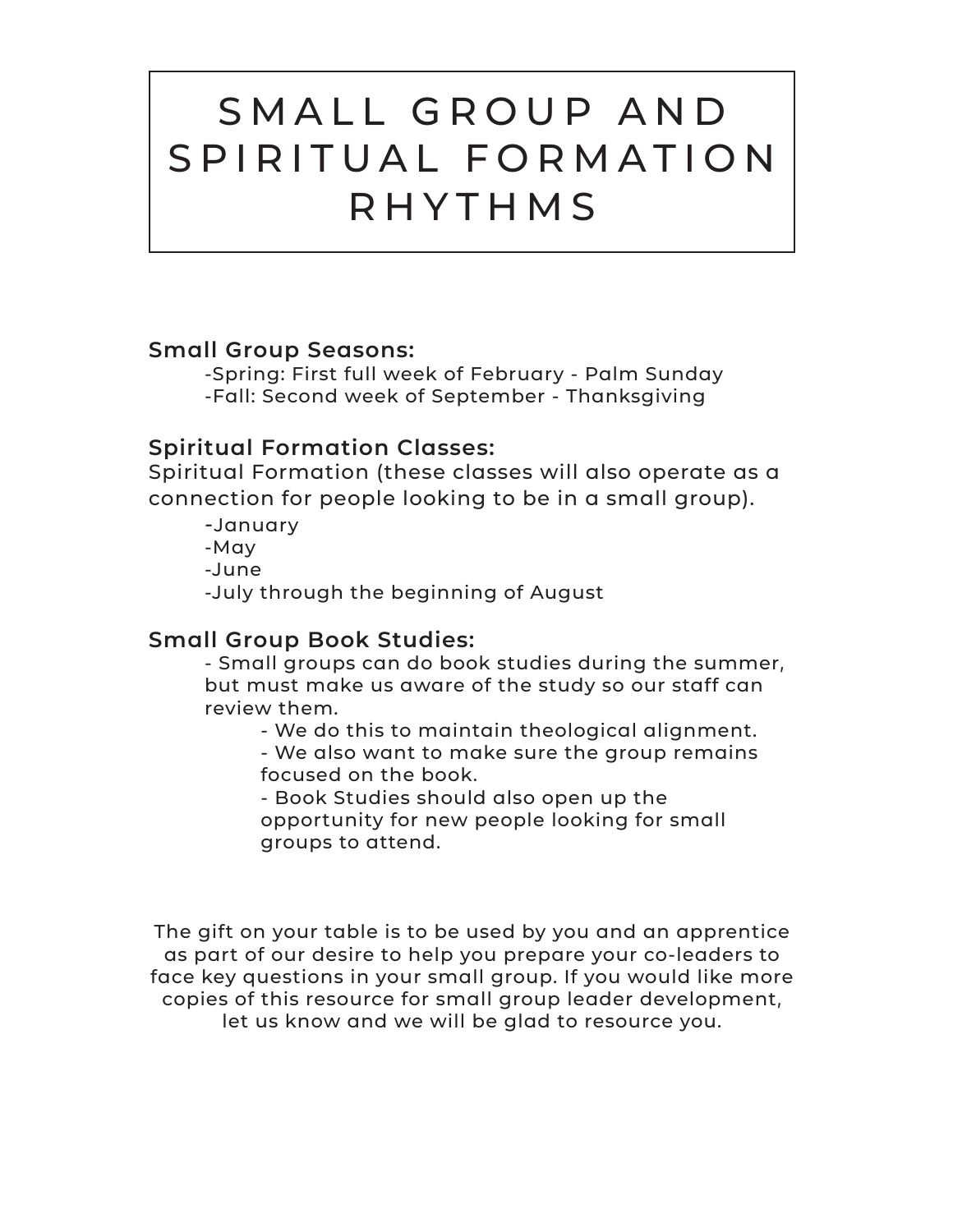# CHECKING BACK IN

In our previous training, we discussed how we can begin to develop new leaders for the sake of starting new groups. We also discussed how we can partner with small groups to help serve in our community. Take a minute to assess how your specific goals are moving forward.

### **GROW**

Did you bring a new apprentice or co-leader with you that you are asking to lead a group in the future?

What is their name?

Take a moment to also celebrate how your group has participated in the "care" of one another. Tell a story at the table of something that happened over the past few months where your group participated in "care" of another small group participant.

## **SERVE**

Was your group able to serve this past year in ministry and mission?

What ministry and or mission have you been supporting?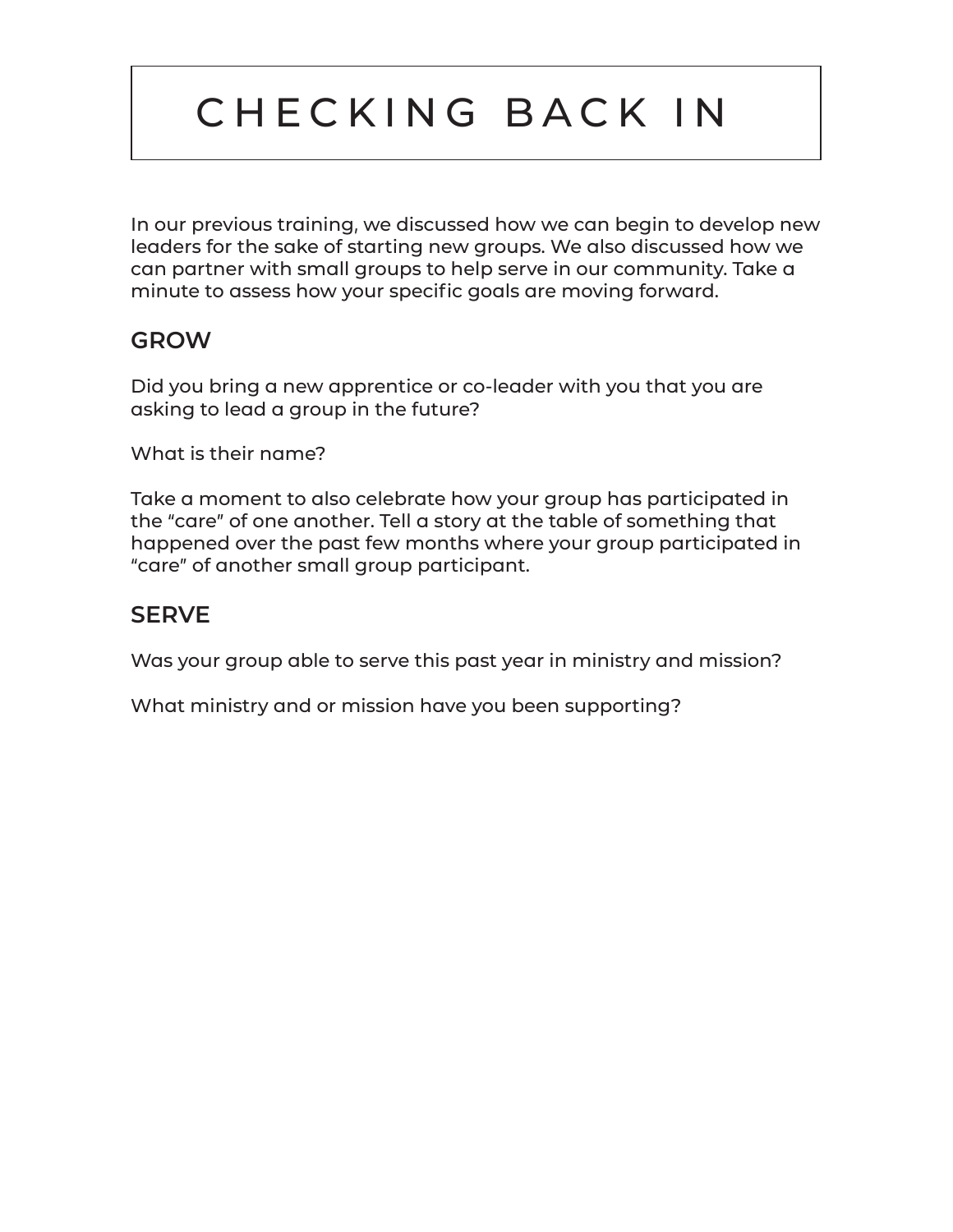# CONNECTING OTHERS TO GOD

EVANGELISM THROUGH SMALL GROUPS

Although small groups spend a majority of their weeks gathering for growth, small groups are also a great place to find partners in ministry. Small groups represent a good portion of our local congregation, and contribute to the overall good of the church. In your group, you also represent more than just gathering; you represent other communities in which you are involved. Whether it is your neighborhood, your life stage, your work, or your hobbies, we all are involved in more than just church. However, just because we are around new people or in separate environments does not mean we are no longer "the church".

We are discussing how to connect others to God, and how to invite them into relationship with the local church. We believe that your small group is a great way to invite people into their first step toward Christ, or for some, back into relationship with Christ. On this worksheet, take some time to work through how you and your group can partner with one another to connect others to God.

### **Prayer: Answer the following questions as written prayer.**

Who in your life do you know that does not have a relationship with Christ? If no one immediately comes to mind, write down a prayer that God would open up opportunities for someone you could share your faith with over the next month.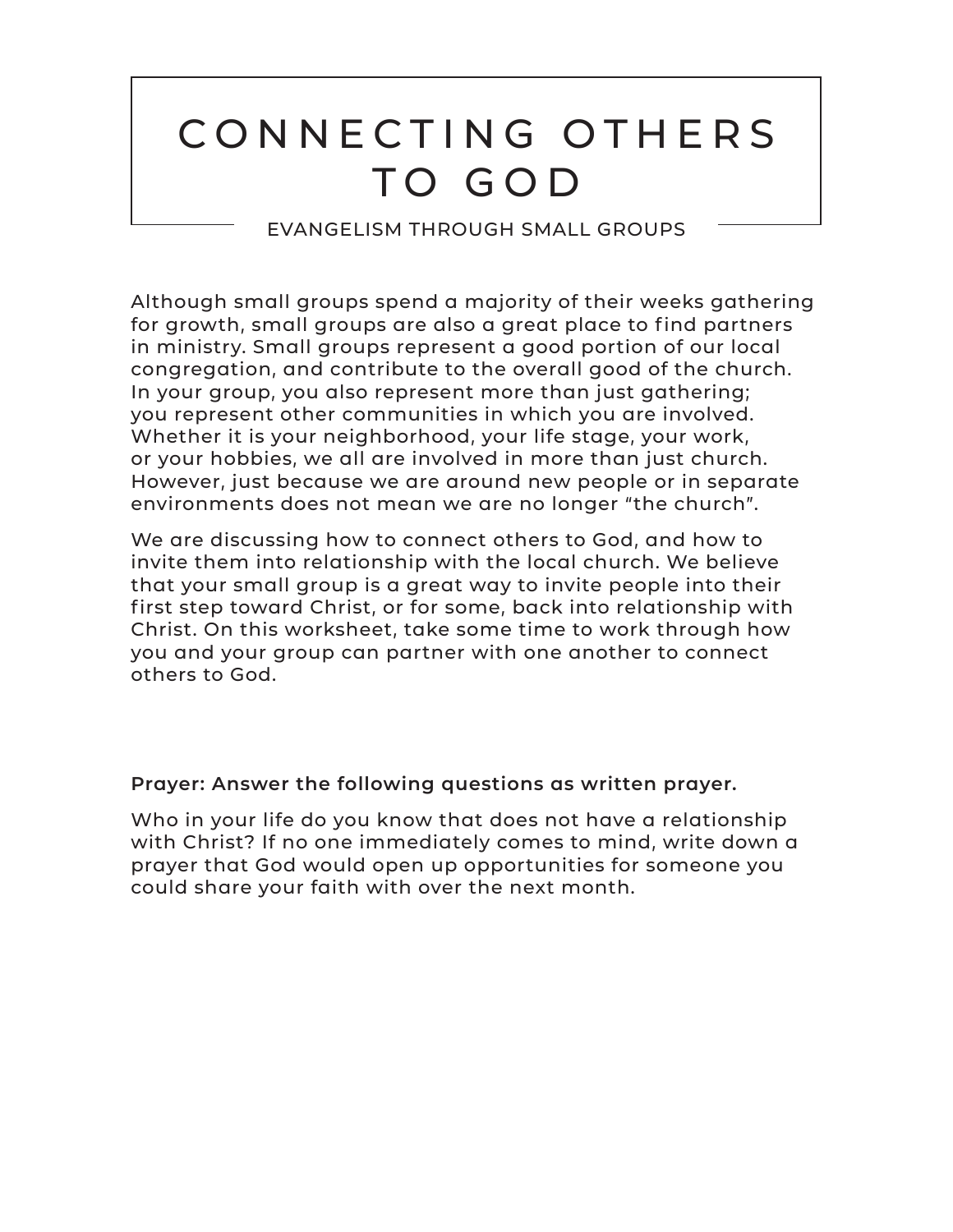In what way can you connect with them to get to know their story and potentially any obstacles that they are facing in regards to faith in Jesus?

How can you introduce them to other people in your group? Does your group have any regular outings or gathering times that would be ideal to invite someone new into the community? What would be an ideal situation for a new person to come to attend?

How do you intend to share the Gospel or present them with the gospel? For instance: the Roman Road, the 3 Circles illustration, the Cross illustration, the 4 Spiritual Laws, or other methods of conveying the Gospel.